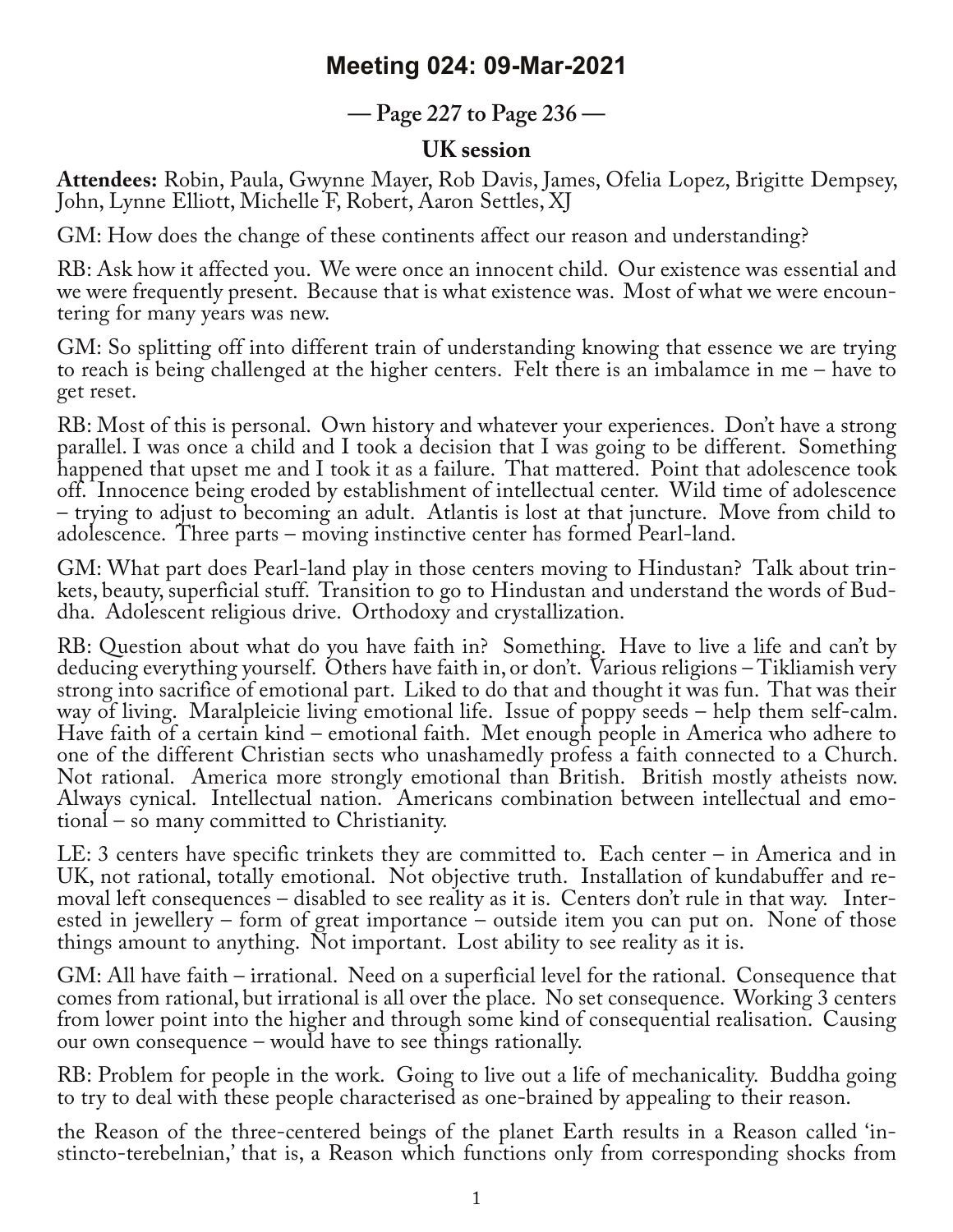without;

Everybody only has a formatory apparatus. … may seem they are responding rationally, but they are repeating stuff. In countries dominated – sense of faith in intellect, most of what science comes out with is believed. Some go around laughing at the Christians that believe the earth was 5000 years old and that the dinosaurs died in Noah's flood and the same people be‐ lieve any old thing. First position in escaping formatory apparatus is cultivate idea that I don't know for sure. What do you know for sure? Only things that happened in the last few seconds or in the past hour or two. MIT professor is believable, and he is allowed to lord over stuff that he doesn't know. Moving/instinctive center cares about beauty. Doesn't decay as you get old, nor does the intellect. None of us look how we did when we were 25.

GM: If you don't have this tension that is constant – questioning what is true – no hope of building a higher body. Has to be some kind of essence that challenges balance. Child is still there and wants to play. Get thrown off by religion. Makes me want to throw up.

RB: Before the Work, made your own path. I was a fan of Buddhism in adolescence and re-<br>jected Christianity. Buddhism is incredibly intellectual religion. Doesn't have heart in it an appeals to the intellect. Introduced Saint Buddha at a time when he couldn't have existed – in reality was around 500BC, not in Babylon. As first of sacred individuals he is going to talk about. Going to fix humanity by virtue of reason. Once we manage the emotional side, our path is the path of reason. Problem is we think low-grade reason is high-grade. Interesting disconnect - Beelzebub goes to Tikliamish lands in Caspian Sea and in Maralpleicie lands in Sea of Beneficence (near Gob). From there to Pearl-land in a caravan and not a simple trip. See him passing through volcanic areas. Places where nothing grows. Old lava fields on Lanzarote, the plants are abundant. What he is describing … those places don't exist.

GM: Wondering how this affects the centres. Sea is blood of planet and connecting … where is the desert in me, volcano?

LE: Caravan life? Description of life and volcanic aspects difficulties connecting rational with emotional.

RB: How does the moving center connect to emotional center? Pearl-land – what are the priorities - live and breathe, same as Maralpleicie and Tikliamish. Not obsessed with wanting the country to be center of culture for the planet. Like to adorn themselves. Does vanity belong to moving/instinctive center?

MF: On Santorini – smell of sulphur, so not good for life. On Lanzarote, people trying to make best of black soil.

RB: If something won't grow is a water problem. Between moving and emotional not water. Disconnect. Have to cross the Himalayas and not volcanic, but lack of water.

RB: Caravan – people moving together for safety. How does moving center communicate with emotional center?

GM: Instincts aren't working. If I'm not moving stays intellectual. Have to travel with instinct. Have to always be in balance and watch the atmospheres that we are in.

LE: If somebody steps on my corns immediate response and I want to physically move or do something. Might not show externally. Move away or towards.

XJ: If intellectual center comes in … pornography … stop negative emotion from expressing, that is pornography. Higher level doesn't arise.

LE: When you think you are losing it …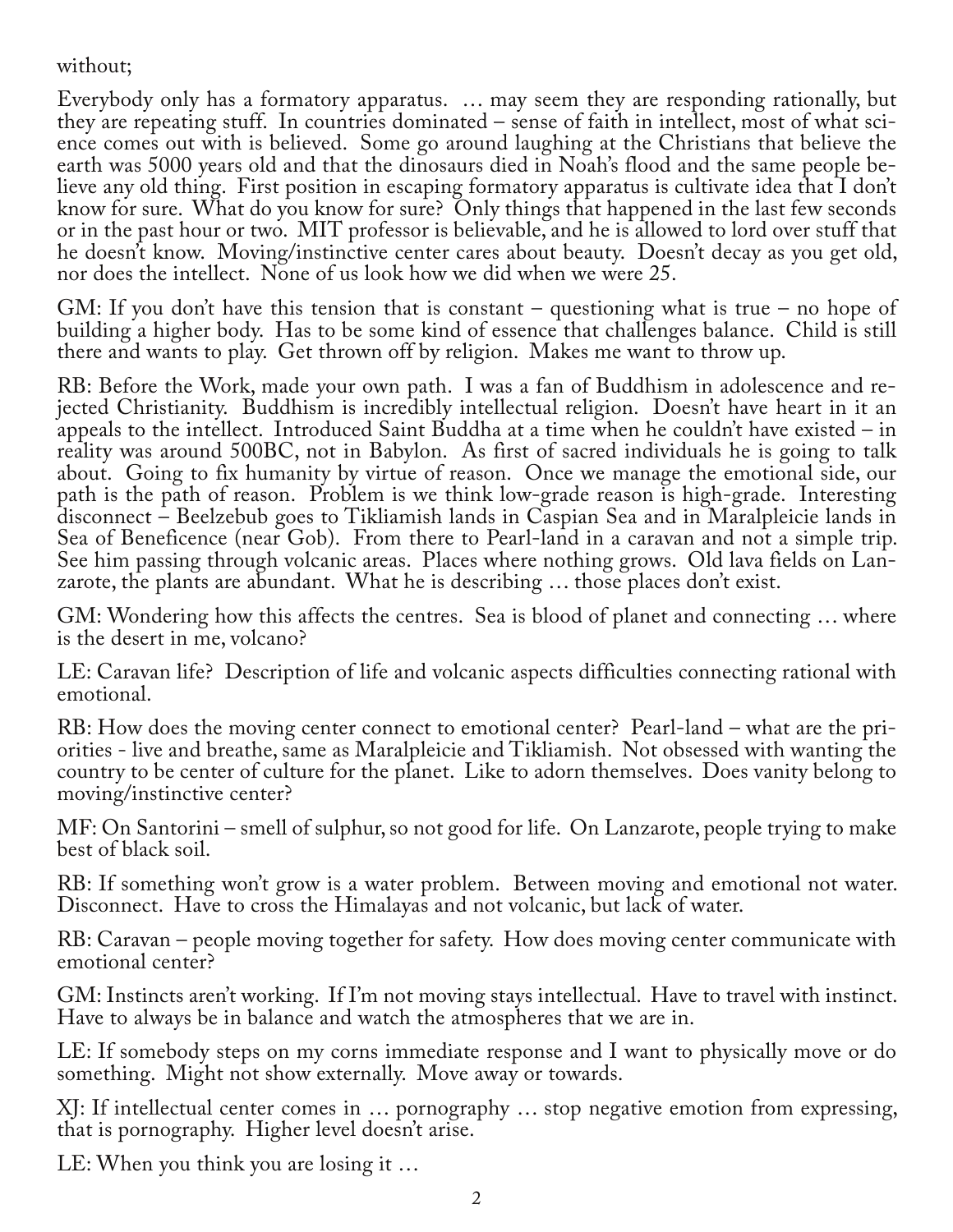BD: Understand instinctive/moving the least. Keep being told to use all three centers and blind to how it communicates or relates to other centers. How can this chapter help me? Buddhism more higher intellectual centers and don't understand how it relates to instinctive moving. Also don't understand love of beauty. People who are obese and so much is deteriorating. Confused.

RB: First to understand is 2 distinct centers. Moving/instinctive – dividing line inner and outer. About maintaining body – instinctive center is a genius. Ability to persist, calculate, work things out.

BD: Can't communicate with it!

RB: You can communicate and you do. Never felt any pain? Trying to tell you something.

BD: Smarter than me.

RB: I tell you to breathe deeply – can you? Giving instinctive center orders. When you decide to go to sleep – working with instinctive center. I come to your house and bring food – it doesn't matter what it is, your instinctive center will digest it.

BD: Continues to be a mystery and not sure how it is part of the threesome that we are supposed to develop.

LE: My emotional center has recently got better and since that happened I have started to take better care of my body. I had nothing to do with that, except that I could see that being intellectual wasn't enough. Then the instinctive center started to work.

RB: You can talk to the moving center. Lift your arm up.

XJ: Why do we overeat, not exercise …?

RB: Go there in a while. Before that get variables understood. How many had children and watched them. They learn to talk to their moving center.

GM: Learning to say to take a breath, go and work in the garden. Even in movements, I would rebel against them telling me how to move.

BD: How do the three things get intermeshed … moving center is the greatest mystery.

RB: G has made Pearl-land about visual things. Only part that can create images is moving center. Doing in concert with emotional and intellectual center. Model the way the world works with our intellect and it doesn't work that way. If you say you can't model the way the moving center works - because the model is wrong. I have problems with my emotional center – event occurs and I am negative. Only way to deal with it is to see what is going on. If it is something new, e.g. despair. Not going to self-observe as it occurs. Need to see it – insert consciousness at the point it initiates.

XJ: You do have a reaction – like when you see Russia invading?

RB: But you do have a choice. My initial thought is Hungary all over again – me replaying a tape that went back to Czechoslovakia and Prague Spring … have been practicing … Shall I despair, or shall I laugh. Shall I be glad because this world has been teetering on the edge and is now going to collapse? Lots of choices – not only those that immediately occur. Write a poem? Compose music?

XJ: You received the impression – sounds like you are feeding on it?

RB: Not simple. If you receive a piece of information, before your awareness, already processed. At that point you intervene. The same associations occur, but you have the choice whether you react to them. Once digested, there is awareness, or there isn't. Same as digestion of food.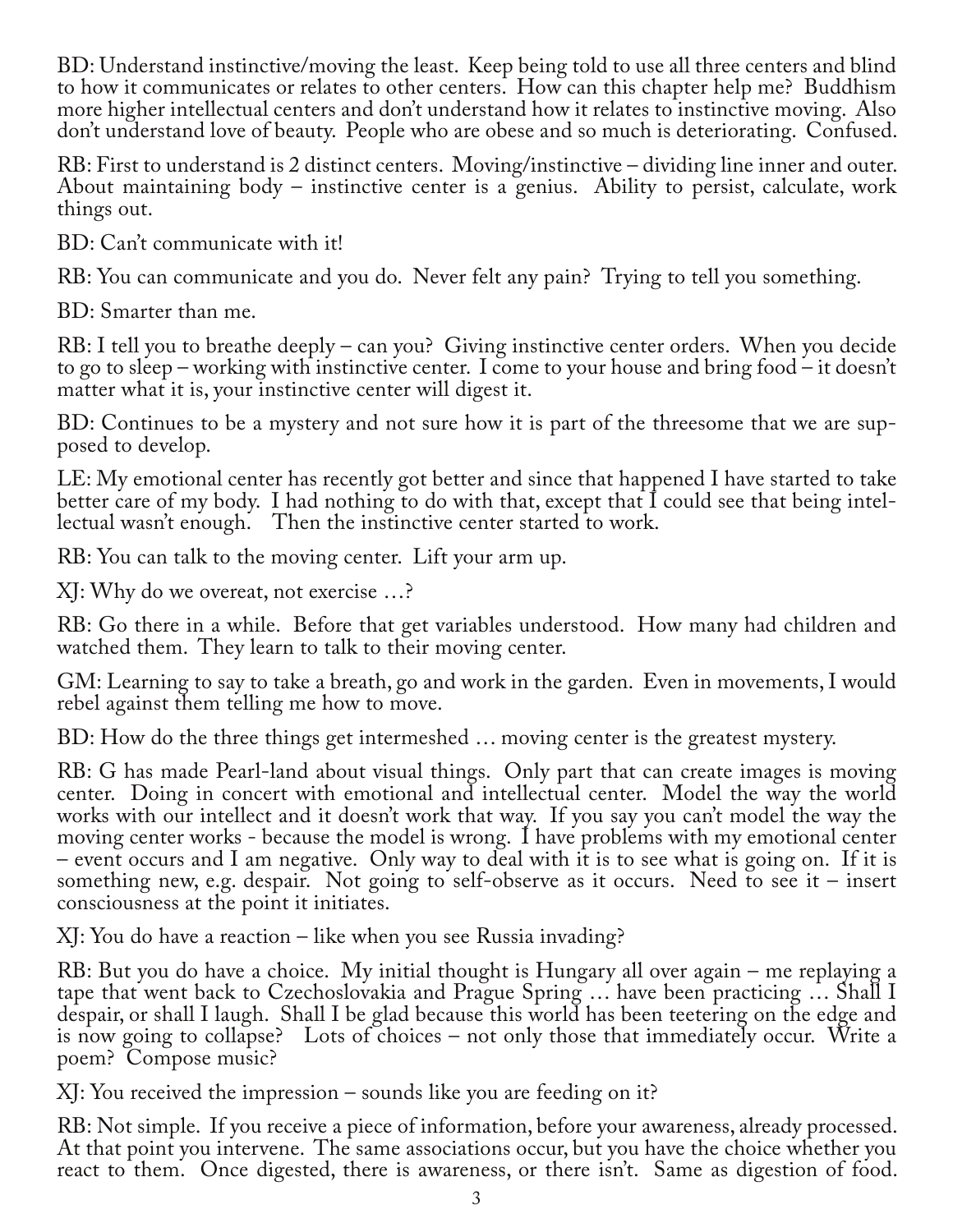Impression has to be digested … stop inwardly and wait to see what comes up.

GM: Regurgitate before digesting. Emotional reaction – has to be … real aha moment, to catch the thought before the emotion. Atmosphere that is bringing in …

LE: If you don't have a reaction immediately ... would you think less of yourself?

XJ: I can do this even before I knew Gurdjieff. Negative emotions. When that happens, you are already a piece of shit. I can stop a lot of negative emotions from expressing.

LE: What he says is don't express negative emotions.

XJ: I can say I am a nice person and not going to react. Socially better, but not in evolution terms. I fantasise about retaliating, or can just take it in. Better?

GM: Comparing, already identifying.

LE: if we don't express negative emotion and observe what is happening inside, changes every‐ thing. Don't get hung up … is better, can move on and not be identified.

XJ: Agree.

LE: Wouldn't go into I'm a goody two shoes. Event happened, can't have been prepped, insulted, observing inside and if you stay with it, changes it.

AS: I can see that.

RB: Two fundamental techniques – be silent and walk away. Can do inside as much as outside. Not combine with what is in front of you. You decided not to eat it.

RB: Talking about the moving center here – pearl doesn't get created in five minutes. Things the moving center values, talisman. Can only have meaning to moving center. Probably other indications in here before we get to the Buddha himself of things that relate to the moving center – but we didn't get there, talked about negative emotions. A lot more to bring to that conversation. Didn't leave it because we left Maralpleicie – further material in later chapters.

## **US Session**

**Attendees:** Robin, Paula, Sandra Whitmore, Bobbie, Stephen Frantz, Ronald Jones, Jeff Tripodi, Richard Miller, Anthony Tan, Anne Little, James O'Donnell

SW: Turquoise, pearls and merchants. Meets in a Chaihana and from J Bennett's paper on the death of G – did a lot of work in tea houses and chaihanas. Eventually leads him into a shock. Turquoise and pearls – looked up last week. Like geology and gemstones and have worked with brew high priest – protection and life. Talks about why they are using for adornment and more … carrying stones of life into Pearl-land to trade for pearls which represent kingdom of heaven and wisdom. Bible references to meaning of these stones. Turquoise represents Lucifer, Tyre in Lebanon, Jesus said merchant would sell all that he had to buy the pearl that would get his notice.

RJ: Another angle – pearl symbol of wisdom – precious for Work. Adornment to cover up insignificance. Atlantis had gone into degeneration of spiritual practice – mirrored at the end of the passage also.

SW: Dark side to both stones. Turquoise = hubris (Lucifer). Pearl = vanity. In the Old Testa‐ ment women criticised for wearing pearls and gold.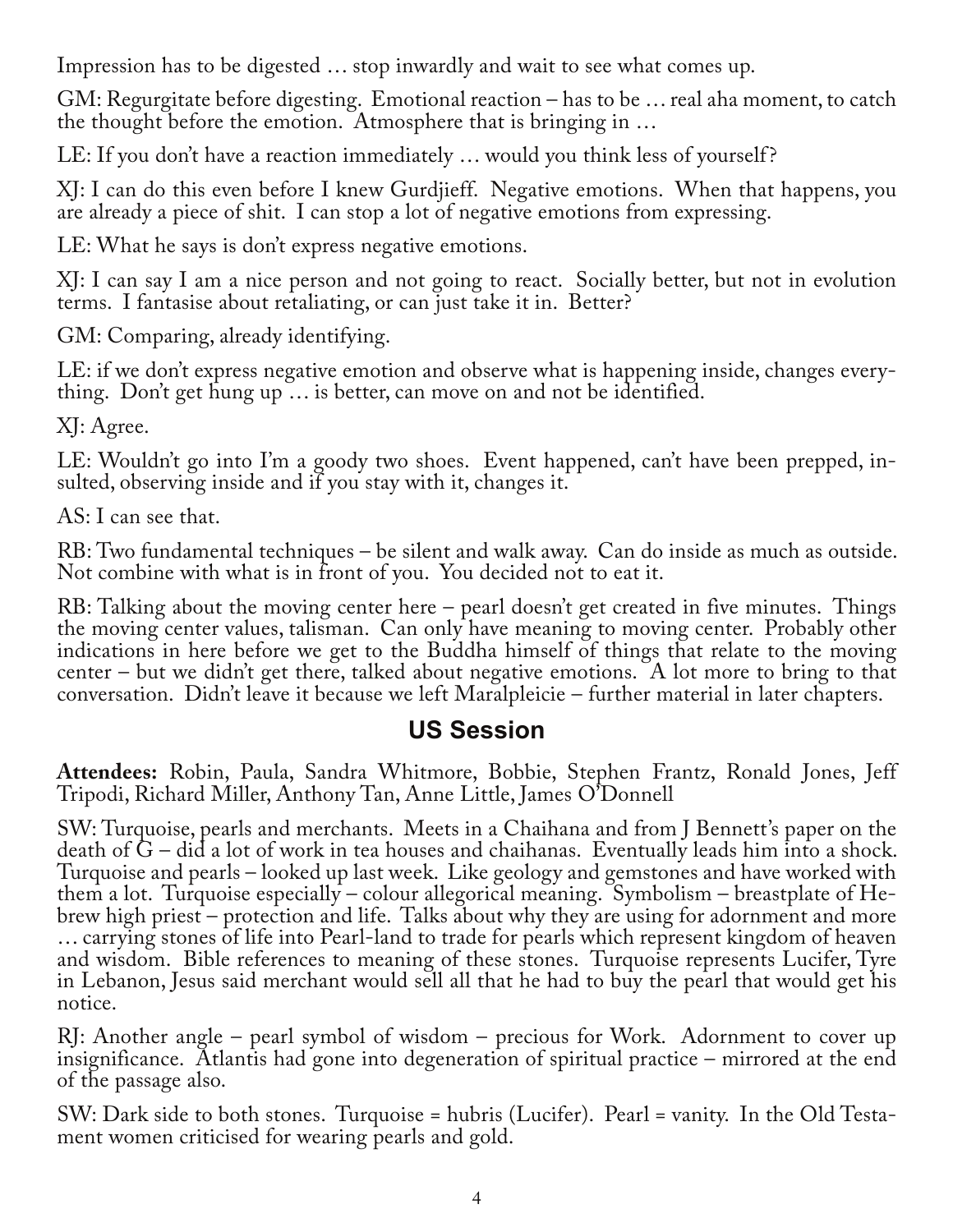BP: Destruction of oysters – have to kill oysters that don't have pearls to find pearls.

SW: History of the people of Pearl-land same as history of Maralpleicie. Destroyers – first of Atlantis and then cities they find in Ashhark. 2nd great perturbation – Atlantis going in bad direction.

RM: Pearls produced by friction – sand inside them?

SF: Threw away the friction and wanted to retain what another by their labour had produced. Seeing this as a continuation of what we were originally spiritual practices without any of the original juice.

RM: In first descent impression was not merely a super-duper ideal state – King Appolis forcing people to labor to build fantastic city, so already degraded state in some way. Not sure why anybody has to build grand cities.

SF: Increasingly beset by questions about who is Beelzebub. Observing and reporting to Has‐ sein things he has noticed about Kundabuffer, but not his main concern. Main concern is ani‐ mal sacrifice, even though not widely practiced. What does it represent and why chief priority?

SW: Interference with trogoautoegocratic process. P234 (top) and another place.

SF: All manifestations of kundabuffer … main thing impaired is exchange of substances. Has‐ namuss can crystalise higher being bodies and still be Hasnamuss. Relationship in minds of these beings to the cosmic octave … if what you are doing interferes with exchange of sub‐ stances …

RJ: Animal sacrifice metaphor for self-calming – possibility for remorse of conscience. Cover‐ ing over so that oyster no longer irritated, or a good thing – elaborate one-brained attempt to not have friction. What killing of animals really is – standing in for inter-center activity of chance of remorse of conscience.

RM: Hasnamuss – do not have … objective conscience. Can't tie in with something in our subconscious as opposed to resurrected – acquire through

RB: Conscience exists in everybody … lacking data for conscience

SW: Hasnamusses formed religion:

Hasnamusses were formed into responsible beings; and when these latter began spreading ideas more maleficent than usual among the beings of that group, there was crystallized in the presences of the majority of the three-centered beings of the third group, that special psychic property, which, in its totality, already engendered a factor which greatly hindered the normal 'exchange-of-substances' actualized by the Most Great common-cosmic Trogoautoegocrat.

SF: Anything that escapes the factor of inner friction is off the mark. The factor somehow the belief that you can evolve without friction?

RB: Reference to the fact that we need to feed the moon. Hindering the normal exchange of substances – furnish food for the moon – sacred Askokin. Paradox: Sacred individuals noticed that the generation of substances not happening – send Buddha and also send Beelzebub – double-booking here.

SW: Beelzebub came down some time after Buddha and he formed a religion.

RB: Another part of … complete absence of animal sacrifice, unless take the destruction of oysters. Depends what you mean by sacrifice.

SW: p230 Trogoautoegocrat reference – blood of the planet … Oysters have something to do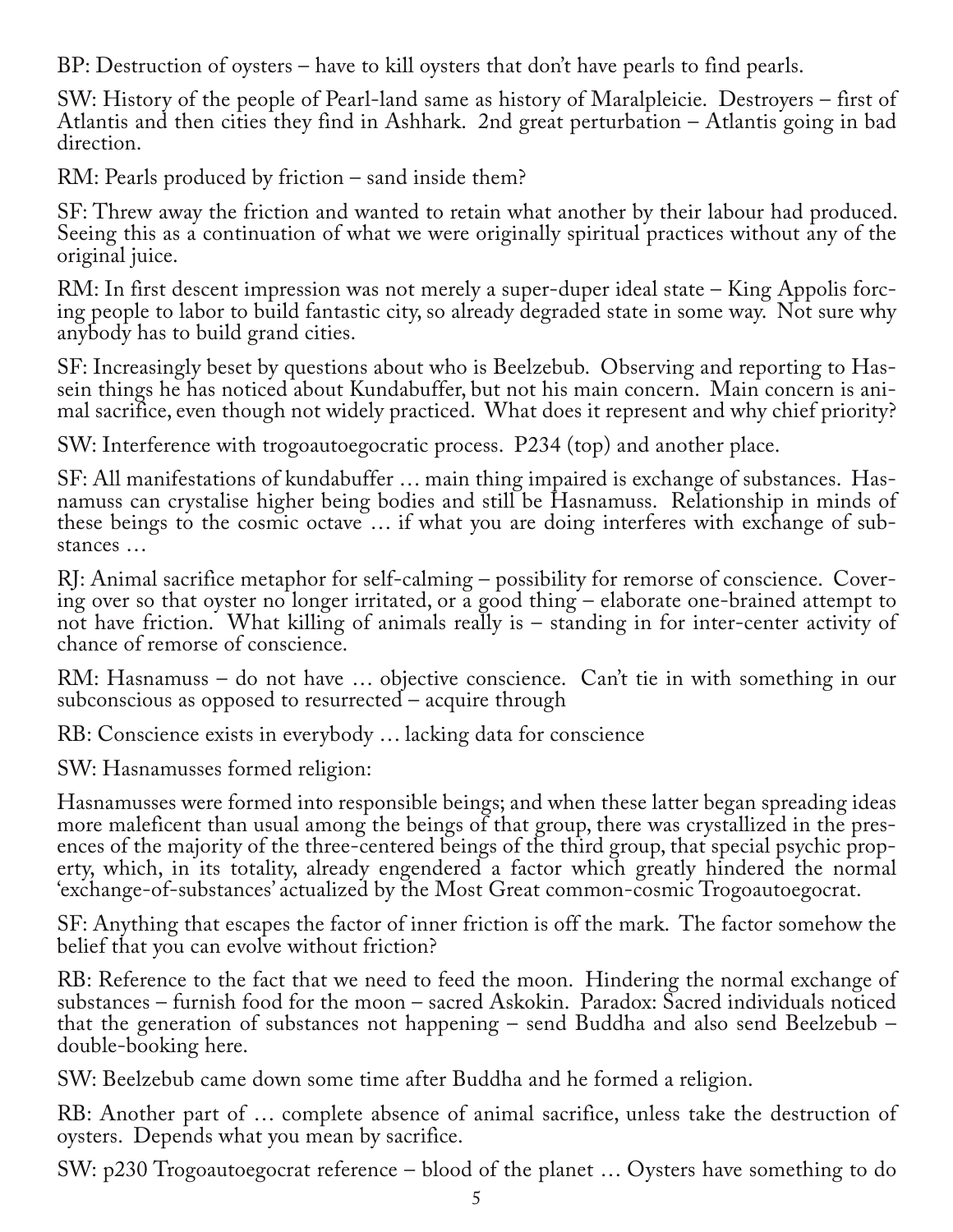with that?

RB: All of nature requires water. Carrier of everything in life. Our blood is water.

Hentralispana discussed. No real ideas of etymology.

SF: Human blood carrier of second being food.

Wind the breath of the earth?

RJ: Blood same salinity as sea water. Distinction between fresh water and salt water in life of the planet?

SW: Living between two great rivers … reference to river he talks about at the end of the book.

"At first they populated there in Pearl-land only two definite regions, namely, the regions around the mouths of the two large rivers which flowed from the interior of Pearl-land into the large water-space, just in those places near which many of the mentioned pearl-bearing beings bred.

PS: Get the impression that some of this is related to body/organs. Lungs?

BP: Lungs and emotional center – close to heart.

SF: Top p228. Better to go directly … decision to approach higher emotional truth rather than roundabout way

RJ: Wants to experience directly – immensely altered with terra-firma projections …

PS: Something crystalized

RB: Going from one place sea of Beneficence to Pearl-land – land of beneficence. Almost im‐ possible journey. Places he talks about ... projections normally indicate intellectual center. Nothing grows there that isn't dessert – no water. Stuff grows where there is water.

SW: Journey back to the traders of the stones – pearl of great price. Association arose in his mentation

"This association then arose in my mentation chiefly because I had long before heard a great deal about the rare peculiarities of those parts of the nature of that peculiar planet through which the proposed route of the caravan lay and, in consequence, what is called a 'being-loveof-knowledge' which was already crystallized in me, having received a shock for functioning from all that had been overheard, immediately dictated to my common presence the need to be persuaded of everything personally, directly through my own perceptive organs.

Look for the pearl of great price and then verify.

JOD: Heard how difficult but wants to experience for himself.

SF: Territories you go through if you die to old emotional self – encounter different ways of experiencing world. Reminded me that Beelzebub is a seeker also – capable of being shocked and getting new … 3 parts: Beelzebub, Ahoon, Hassein – having to jettison previous bits.

RB: Strange

"And only after a month's travel, according to their time-calculation, did our caravan from Ar‐ guenia come to places where in the soil the possibility had not yet been quite destroyed of Na‐ ture's forming surplanetary formations and creating corresponding conditions for the arising and existing of various one-brained and two-brained beings.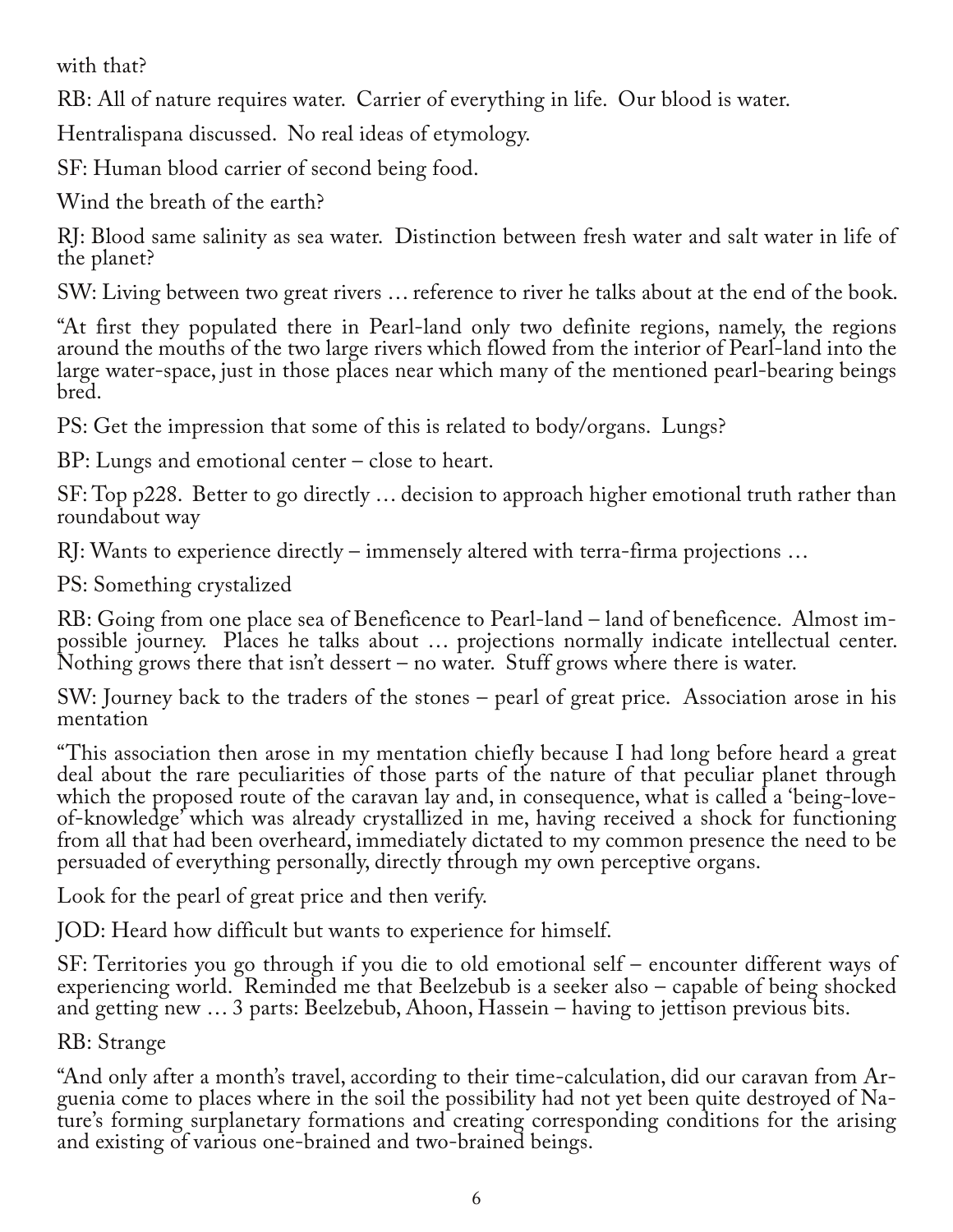Nature begins that with soil. Delivers blood of planet to plants. Probably not talking about soil.

SF: India a place where some ancient tradition still alive – in 60s had to go to India to get at the truth.

RB: Difficult to put a date on that – spiritual tradition of India

SW: Connect with Saint Buddha. 2 religions: 1 bad and 1 good. Interesting at first that the sacred beings willing to send down helpers to undo conditions of kundabuffer – realised for Trogoautoegocrat … for ? To cover own embarrassment?

RM: Caravan from Arguenia – friction, debate, conflict.

RB: Could read like that.

RM: Discussions could be considered argument – different perspectives of the truth.

SW: Silver? Place of silver to place of gold?

SW: 2nd transapalnian perturbation. All the stuff going out of Atlantis and into the earth. Destruction of Pirmarals and oysters … meaning?

RJ: p230 kind of famous what is called 'Talisman ?

SW: Magic charms to ward off evil.

SF: Started just before disappearance of Atlantis. Loss of essence – if we feel inner truth going start to make charms to stand for our identity.

BP: Inner insignificance. Completing of religious rite.

RM: Sinking of Atlantis – loss of experience of essence – even not totally knowing what essence isn't. What I'm born with … loss of essence is loss of experience of the body, perhaps. Always thought I knew what essence was …

BP: Associate with innocence

SF: Generalization – children not concerned with who they are. Boundaries different. Before puberty suddenly become concerned with identity. External things become crucial.

RM: Young children get frustrated, upset. Negative emotions, but part of them. Ahoon represents essence in some ways – necessary. Saint Venoma – venom – transported by and make efforts based on venomous reaction – motivation. Not to be discarded, killed. First spaceship able to move from place to place using instinctive reactions. G feeling venomous about treatment by soldiers making him fix the typewriters. Rethinking what I thought I knew. Beelze-<br>bub beyond that but Ahoon is not.

BP: If we cultivate and make it purposeful …

RM: Essence origin of reactions/automatic behaviour of the body. Child has emotions that we could judge as emotions, but part of their essence.

RJ: Puberty is the collision that knocks the world out of kilter. Conscience sinks down and became protected.

SW: Essence never been clear to me. Do I have to put a name on it – is that intellectualizing it? Isn't a unity? Like the idea of loss of experiencing the body as loss of essence. And loss of emotions … and so essence does have aspects – 3 aspects?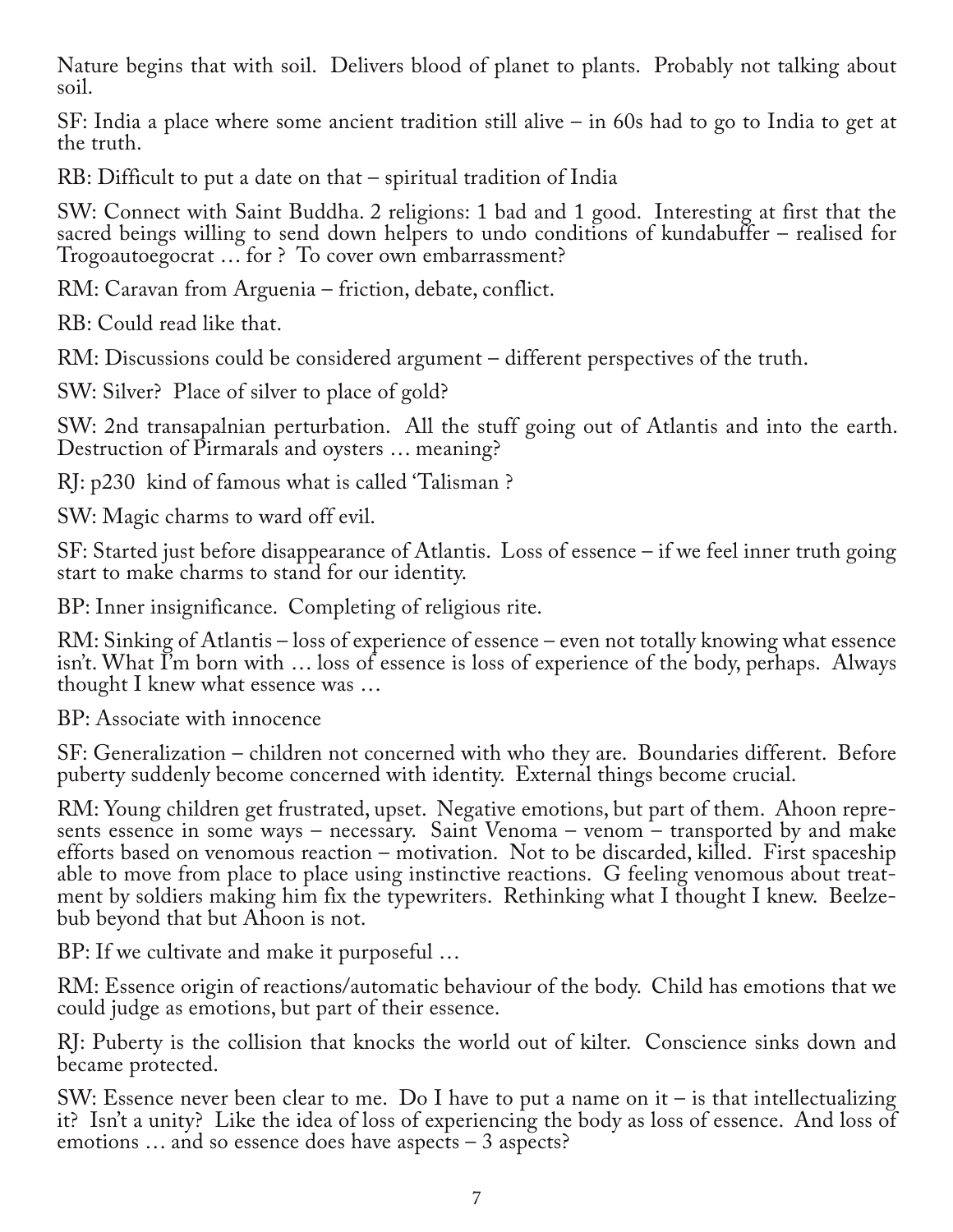RB: complete absence in this section of any mention of sacrificing of anything. Taking pearls from oysters – could say … harvesting. Moving/instinctive center is visual. Everything impor‐ tant is visual. Using pearls for adornment. Strange comment at the end: Reason called 'instincto-terebelnian,' that is, a Reason which functions only from corresponding shocks from without;

RM: Pearls valuable for some and not others. For some just life, religion and what they do and others want to learn more about it. Hinduism was influenced by theosophy – gave them a way to interpret in a different way. Was in decline and became habitual, but was reinvigorated by Blavatsky.

BP: Pearl – wisdom gained through experience and needs no cutting or polishing by man.

RM: Formed in layers by repetition of something happening. Habits.

RB: Good being habits. We should be grateful to those who came before. Most of what I know has been handed down. 100s of years old. Idea that you acquire good being habits and good for you in your life very believable.

RM: Religion had caused people to react to the sound of a crow or donkey with prostration – example of good practice – no longer know why they do it.

RB: Mystery of life. Do a lot of things that we assume are rational, but don't know they are rational. Go back a couple of 100 years – surgeons didn't wash anything. Would think that was crazy. People died on operating table. We are doing it as a habit, because never seen demonstration of efficacy of that habit, just take it to be true.

RB: Havatvernoni – talking about faith otherwise lost. Can't do anything – don't know if it is a good idea. What is the faith of these people in Pearl-land?

AT: Essence is fate. Ouspensky said things happen through 4 ways. Focus on will – Beelzebub represents development of will, consciousness and individuality. Religions: studied Hinduism – division between Vishnu and Shiva. Even Buddhism has degenerated. Bearing unpleasant manifestations of others.

SF: What distinguishes Pearl-land from Maralpleicie and Tikliamish?

JT: Trying to distinguish between 3 groups.

RB: Wasn't covered in sand.

RJ: Immigrants. Sinking of Atlantis, who they were and how they divided.

RB: Run out of oysters …

SW: Atlantis inhabitants flawed.

RM: Canada was based on killing and export of beaver pelts for England. Owned by Hudson Bay Company.

RB: Folk in Maralpleicie went to hunt the Pirmaral and ground up into dust. Hunted pearls in pearl land and made into necklaces. When they find the knowledge, demean it.

SF: What about Tikliamish?

RB: Why did Tikliamishians end up in Ashhark? Slaughtered 2 brained beings.

SF: p185 – Tikliamish considered to be richest and most fertile, good for ordinary being exis-<br>tence.